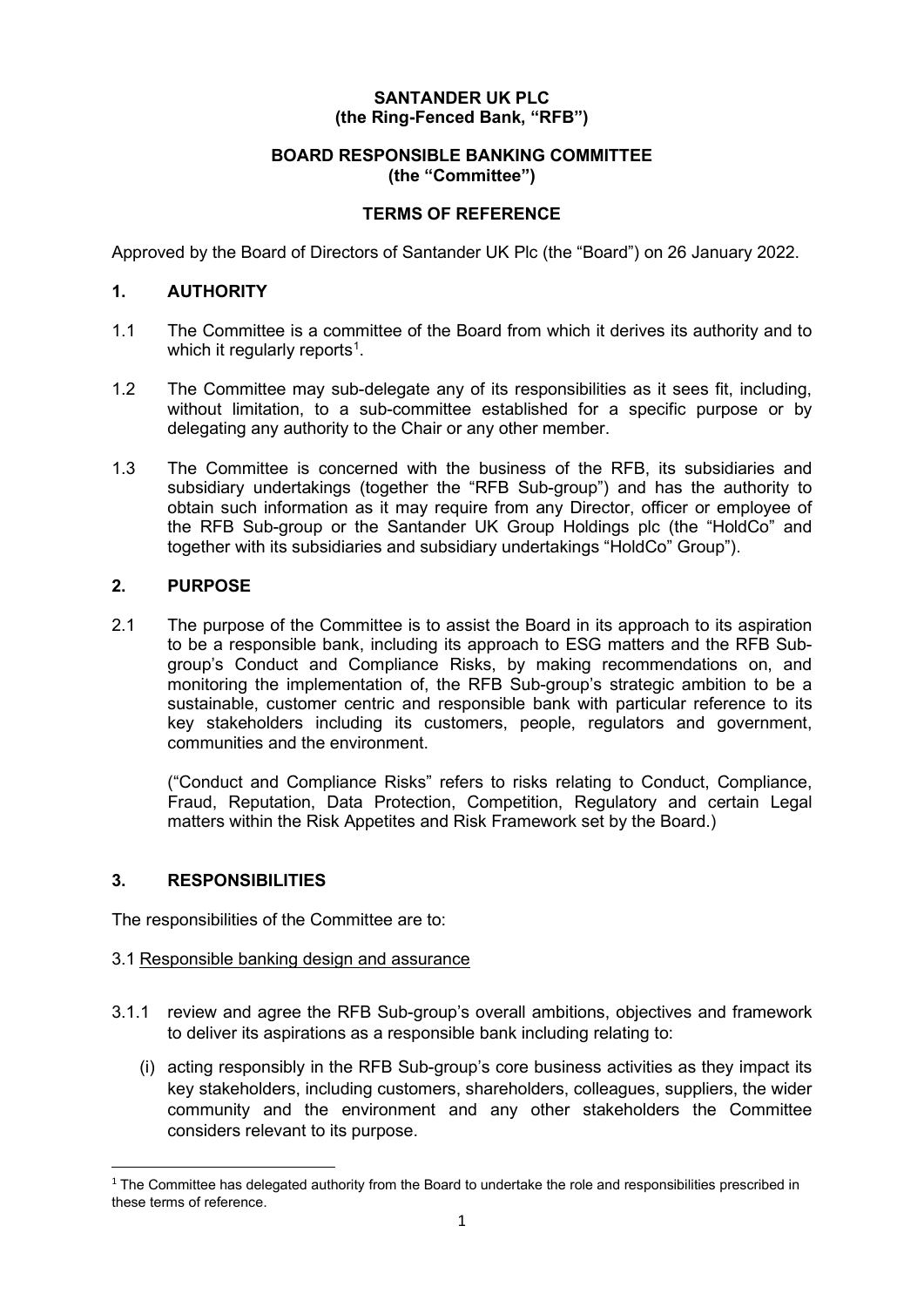- (ii) activities in the wider community that build on and support the long-term sustainability of the RFB Sub-group's core business and deliver its intention to act responsibly.
- 3.1.2 review the RFB Sub-group's progress against its responsible banking Key Performance Indicators ("KPIs") and related publicly stated targets, and its approach to annual reporting and assurance of responsible banking performance.
- 3.1.3 review, in co-ordination with the Board Risk Committee, as appropriate, the RFB Sub-group's responsible banking exposures to ensure risk exposures are fully considered and within risk appetite.
- 3.1.4 review the procedures in place to ensure that significant responsible banking-related regulation is identified and addressed, and assess the adequacy of the Group's response to, and reporting of, any breaches.
- 3.1.5 monitor emerging responsible banking-related issues that require board-level oversight and/or investor engagement and related tactical initiatives. Monitor how the RFB Sub-group's responsible banking activities are reflected in stakeholder measures of reputation and trust as a responsible business, and provide oversight of the development of the RFB Sub-group's internal and external responsible banking narrative.
- 3.1.6 report its conclusions and recommendations to the Board, escalating any issues as appropriate.

## 3.2 Customers

The Committee shall make recommendations to the Board, and oversee the implementation, in respect of the RFB Sub-group's Responsible Banking-related customer strategy, including customer outcomes. This includes to:

- 3.2.1 receive reports and updates as to the fair treatment of RFB Sub-group customers, including by reviewing and challenging management on key management information related to customer experience, customer journeys, service levels, complaints data, outcomes and remediation.
- 3.2.2 receive reports and updates as to the RFB Sub-group's delivery of its financial inclusion and vulnerable customer agendas.

#### 3.3 People and culture

The Committee shall make recommendations to the Board, and oversee the embedding and monitoring, in respect of the people strategy and culture of the RFB Sub-group (excepting remuneration-related matters and Board and Executive Succession with are within the remit of other Board Committees). This includes to:

- 3.3.1 debate and recommend to the Board the RFB Sub-group's people strategy and culture.
- 3.3.2 oversee the implementation of the people strategy.
- 3.3.3 monitor the embedding of the RFB Sub-group's culture, including its purpose, values and behaviour.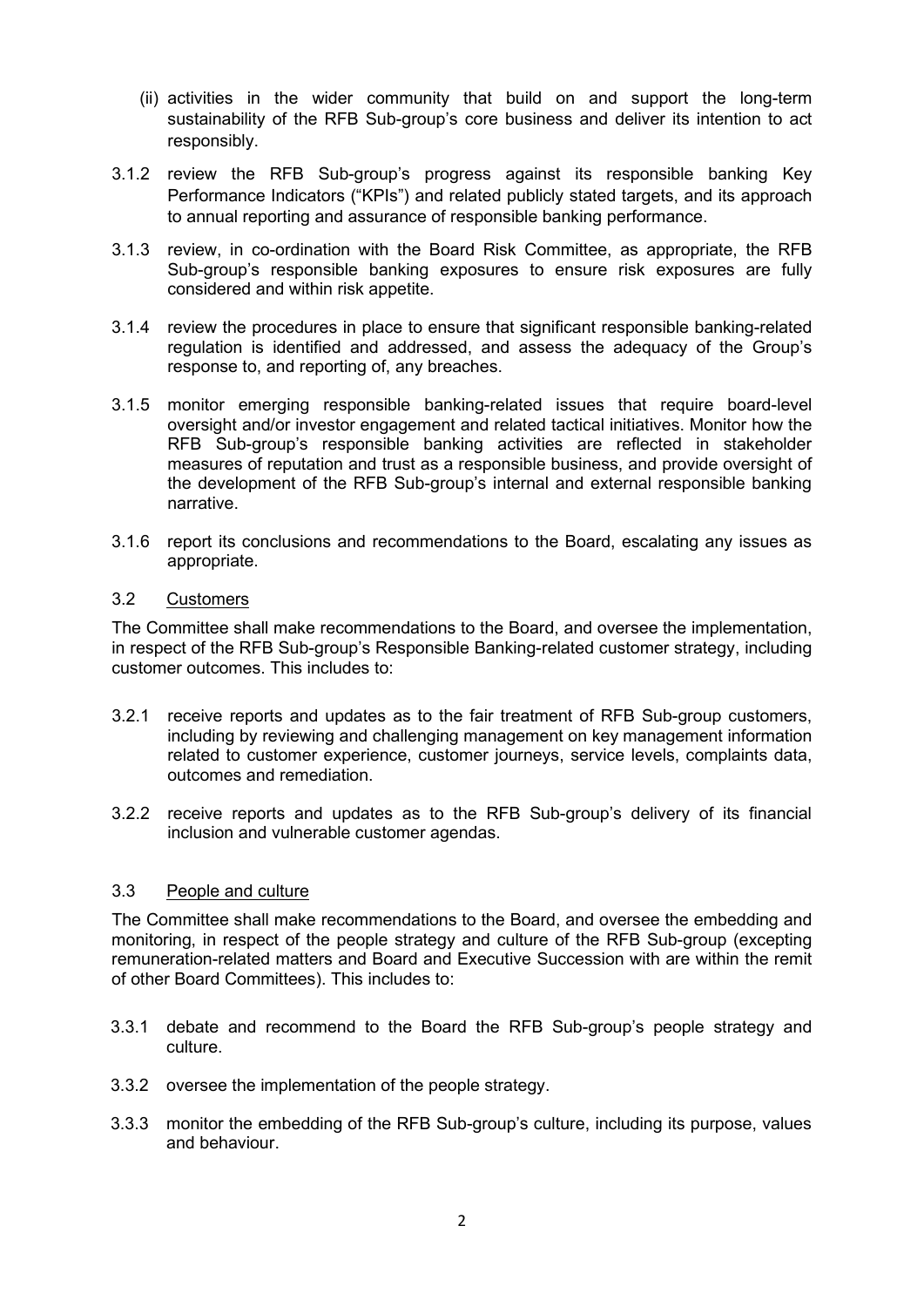- 3.3.4 scrutinise the results of any material thematic culture trend reviews, including identified cultural drivers at an organisational level and their associated action plans and changes in policy and working practices.
- 3.3.5 satisfy itself that colleagues are appropriately engaged, including by receiving reports on engagement with colleagues undertaken by the Senior Ring-Fencing Director ("SRD").
- 3.3.6 satisfy itself that people-focused policies and practices (not related to pay) are consistent with the Company's values and support its long-term sustainable success, including in relation to diversity, inclusion and wellbeing, and that these policies are being implemented and embedded appropriately.
- 3.3.7 satisfy itself that the colleagues are enabled to raise any matters of concern, including by receiving workforce feedback on engagement and culture.

## 3.4 Conduct and Compliance Risks

The Committee shall oversee Conduct and Compliance Risks on behalf of the Board. This includes to:

- 4.4.1 oversee Conduct and Compliance Risk including key emerging risk issues, lessons learned and anticipated risks. The Committee shall consider any significant actions in response to substantive regulatory developments and market developments as well as responses to consultations, market studies, thematic reviews and requests for input on Conduct and Compliance Risk matters, which may have a material impact on the RFB Sub-Group.
- 4.4.2 satisfy itself that adequate and effective control processes and policies are in place to manage and measure Conduct and Compliance Risks including customer outcomes.
- 4.4.3 receive updates on regulatory matters, including on engagement with regulators and government in relation to material regulatory developments or risk matters and regulatory consultations and calls for input relevant to the operation of the RFB sub-Group's business.
- 4.4.4 receive updates on fraud-related risks including fraud transformation updates, prevention and detection MI and fraud related complaints.
- 4.4.5 review and consider Internal Audit Reports and Conduct Monitoring findings relevant to the responsibilities of the Committee, when considered necessary.
- 4.4.6 receive reports and updates from the Head of Investigations in relation to thematic findings in relation to internal investigations together with updates on developments in key internal investigations.
- 4.5 Reputation

The Committee shall oversee reputational and brand matters on behalf of the Board. This includes to:

- 4.5.1 receive updates on reputation and how this impacts the RFB Sub-group's brand and market position.
- 4.5.2 receive reports on brand and reputation tracker metrics.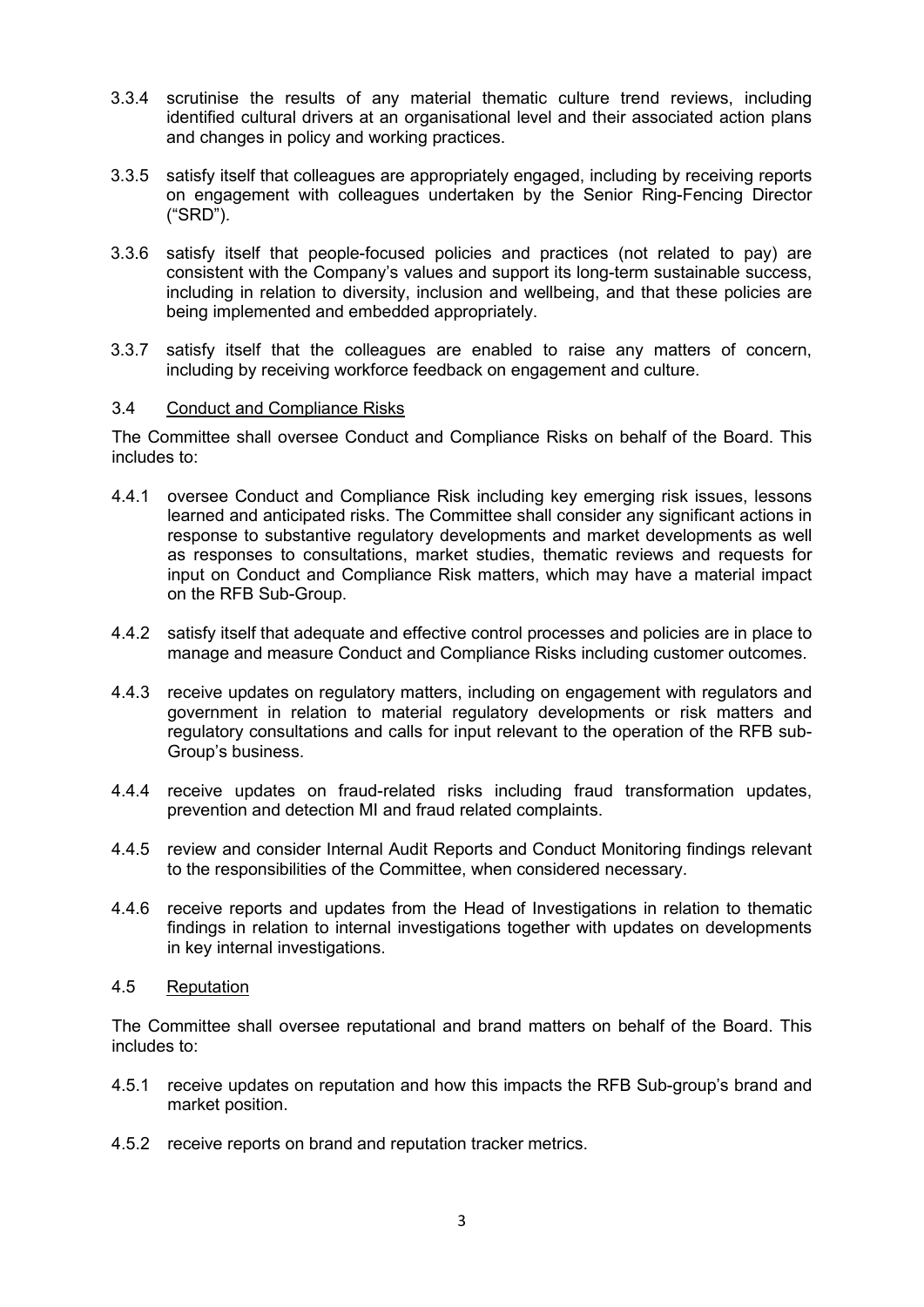- 4.5.3 review the RFB Sub-group's reputational risk profile in line with the RFB Sub-group's risk appetite including consideration of emerging risks.
- 4.5.4 oversee the process for identifying, managing and overseeing reputational risk.
- 4.5.5 review and challenge Management actions to address any reputational risks identified.

### 4.6 Environment

The Committee shall oversee certain environmental matters on behalf of the Board, recognising the environmental risks are predominantly in the scope of the Board Risk Committee's Terms of Reference. This includes to:

- 4.6.1 debate, recommend to the Board and oversee the RFB Sub-group's approach to responding to global issues of environmental sustainability and climate change.
- 4.6.2 receive updates on progress towards achieving its climate strategy ambitions, including monitoring the development and implementation of the framework to align to the financial services sector's commitment to deliver net zero emissions by 2050, and to deliver any intermediate targets, consistent with that plan.
- 4.6.3 in co-ordination with the Board Risk Committee, assess the RFB Sub-group's exposure in managing risks from Climate Change and, where relevant, other environmental sustainability issues, as appropriate.

### 4.7 Communities

The Committee shall oversee communities and social mobility matters on behalf of the Board. This includes to:

4.7.1 Debate, recommend to the Board and oversee the implementation of the RFB Subgroup's Communities agenda, including in respect of any ambitions to partner with charitable or other not-for-profit organisations (including universities and the RFB's charitable foundation) and support social mobility.

#### 4.8 Suppliers

The Committee shall oversee responsible banking-related supplier matters (other than those related to financial crime controls) on behalf of the Board. This includes to:

- 4.8.1 receive periodic updates on the health and effectiveness of supplier relations and related supplier topics.
- 4.8.2 oversee the design and effectiveness of policies and controls in place aimed at ensuring the RFB Sub-group partners only with ethical suppliers who, for example, comply with appropriate human rights standards and support the Real Living Wage.

#### 4.9 Other responsible banking matters

- 3.6.1 review the RFB Sub-group's human rights and anti-modern slavery approach.
- 3.6.2 review material responsible banking-related business standards and policies, including those relating to operations, underwriting and investment.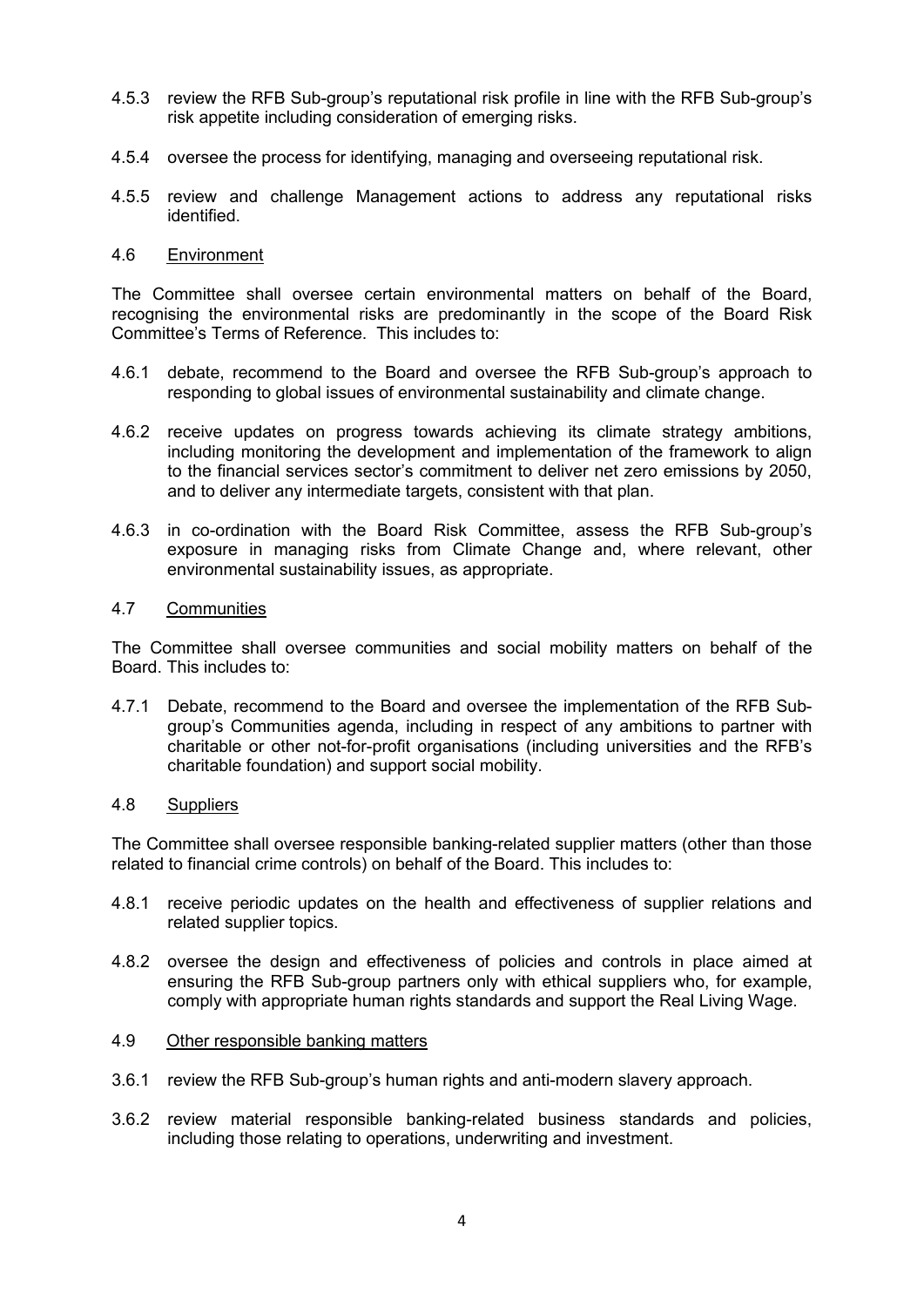# **4. MEMBERS**

- 4.1 The Committee shall comprise at least two members, and all members shall be Independent Non-Executive Directors<sup>[2](#page-4-0)</sup>. At least one member shall be an RFB Double Independent<sup>[3](#page-4-1)</sup> Non-Executive Director.
- 4.2 Members of the Committee shall be appointed by the Board (upon the recommendation of the Board Nomination Committee) and in consultation with the Committee Chair.

# **5. ATTENDEES**

- 5.1 Only members of the Committee have the right to attend Committee meetings. Standing attendees shall include the Board Chair, Chief Executive Officer, the Company Secretary, Chief Customer Officer ("CCO") Everyday Banking, the CCO Homes, Head of Consumer Interaction, the Chief Legal and Regulatory Officer, the Chief Risk Officer, the Director of Corporate Communications and Responsible Banking, the Director of Conduct and Compliance (and / or their appointed nominees).
- 5.2 The Committee Chair retains the discretion to invite any other individual to attend for all or part of any meeting as presenter or observer (subject to any conflicts of interest).

# **6. CHAIR**

6.1 Upon recommendation of the Board Nomination Committee, the Board shall appoint the Committee Chair who shall be an Independent Non-Executive Director. In the absence of the Committee Chair and / or an appointed deputy, the remaining members present shall elect one of themselves to chair the meeting.

# **7. QUORUM**

- 7.1 The quorum necessary for the transaction of business shall be two members one of whom must be a Double Independent Non-Executive Director. A duly convened meeting of the Committee at which a quorum is present shall be competent to exercise all or any of the authorities, powers and discretions vested in or exercisable by the Committee.
- 7.2 In the event that a consensus cannot be reached by the Committee, its members will have the right to escalate the decision directly to either the Board or the Board Chair.

# **8. SECRETARY**

8.1 The Committee Secretary shall be a member of the Secretariat, as agreed with the Committee Chair.

## **9. MINUTES**

9.1 The Committee Secretary shall minute the proceedings of the meeting, which shall be circulated promptly to all members of the Committee, once agreed by the

<span id="page-4-0"></span><sup>&</sup>lt;sup>2</sup> INED has the meaning set out at section D.2.(ii) (B) of the Santander UK Group Framework.

<span id="page-4-1"></span><sup>&</sup>lt;sup>3</sup> Double Independent Non-Executive Directors are those RFB INEDs that are a senior management function holder for the RFB and not also an employee or director of any other member of the RFB group other than an RFB affiliate.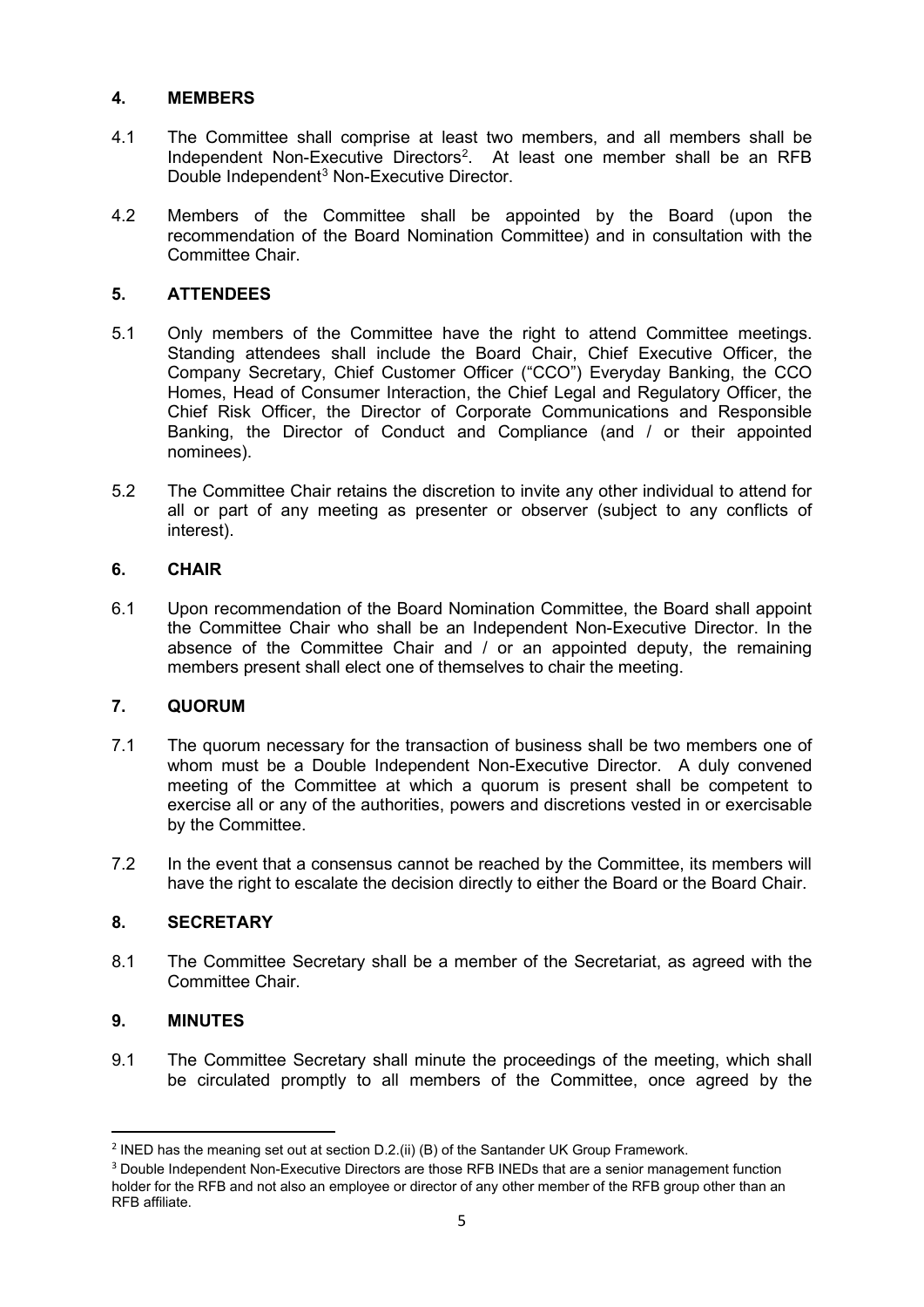Committee Chair, and to all members of the Board (subject to any actual or potential conflicts of interest, restricting such circulation).

### **10. NOTICE AND FREQUENCY OF MEETINGS**

- 10.1 The Committee shall meet at least four times a year at appropriate times as determined by the Committee Chair and otherwise as required. Meetings of the Committee and the HoldCo Board Responsible Banking Committee may be held concurrently where it is considered appropriate to do so but at least twice each year the Committee shall consider separately from the HoldCo Board Responsible Banking Committee matters specific to the RFB alone.
- 10.2 Meetings of the Committee shall be convened by the Committee Secretary at the request of the Committee Chair or any of its members.
- 10.3 Unless otherwise agreed, notice of each meeting confirming the venue, time and date together with an agenda of items to be discussed, shall be forwarded to each member of the Committee and, as appropriate, any other person required to attend, not later than five business days before the date of the meeting. Supporting papers shall be sent to Committee members and to other attendees as appropriate, at the same time.

### **11. ADVICE**

11.1 The Committee is authorised to obtain any information it requires from any employee of the RFB Group in order to perform its duties and, at the RFB's expense, obtain external legal or other professional advice on any matters within its Terms of Reference. The Committee is also authorised to select, appoint and set the terms of appointment for any external advisors to the Committee.

#### **12. GENERAL MATTERS**

The Committee shall:

- 12.1 have access to sufficient resources to carry out its duties, including access to external advisers for assistance as required:
- 12.2 be provided with appropriate and timely training, both in the form of an induction programme for new members and on an ongoing basis for all members;
- 12.3 give due consideration to laws, regulations and best practice, as appropriate;
- 12.4 oversee any investigation of business activities which are within its Terms of Reference;
- 12.5 ensure that a periodic evaluation of the Committee's own performance is carried out; and
- 12.6 in discharging its responsibilities, the Committee shall give due regard to the success of the RFB Sub-group for the benefit of its shareholders, whilst having due regard to its wider stakeholder group (including employees, regulators, communities, customers, and suppliers), as set out in the Companies Act 2006. During its deliberations, the Committee shall consider the long-term consequences of decisions, and the need to foster good relationships, demonstrate acts of fairness, maintain a reputation of high standards of business conduct and demonstrate mindfulness of environmental impacts.